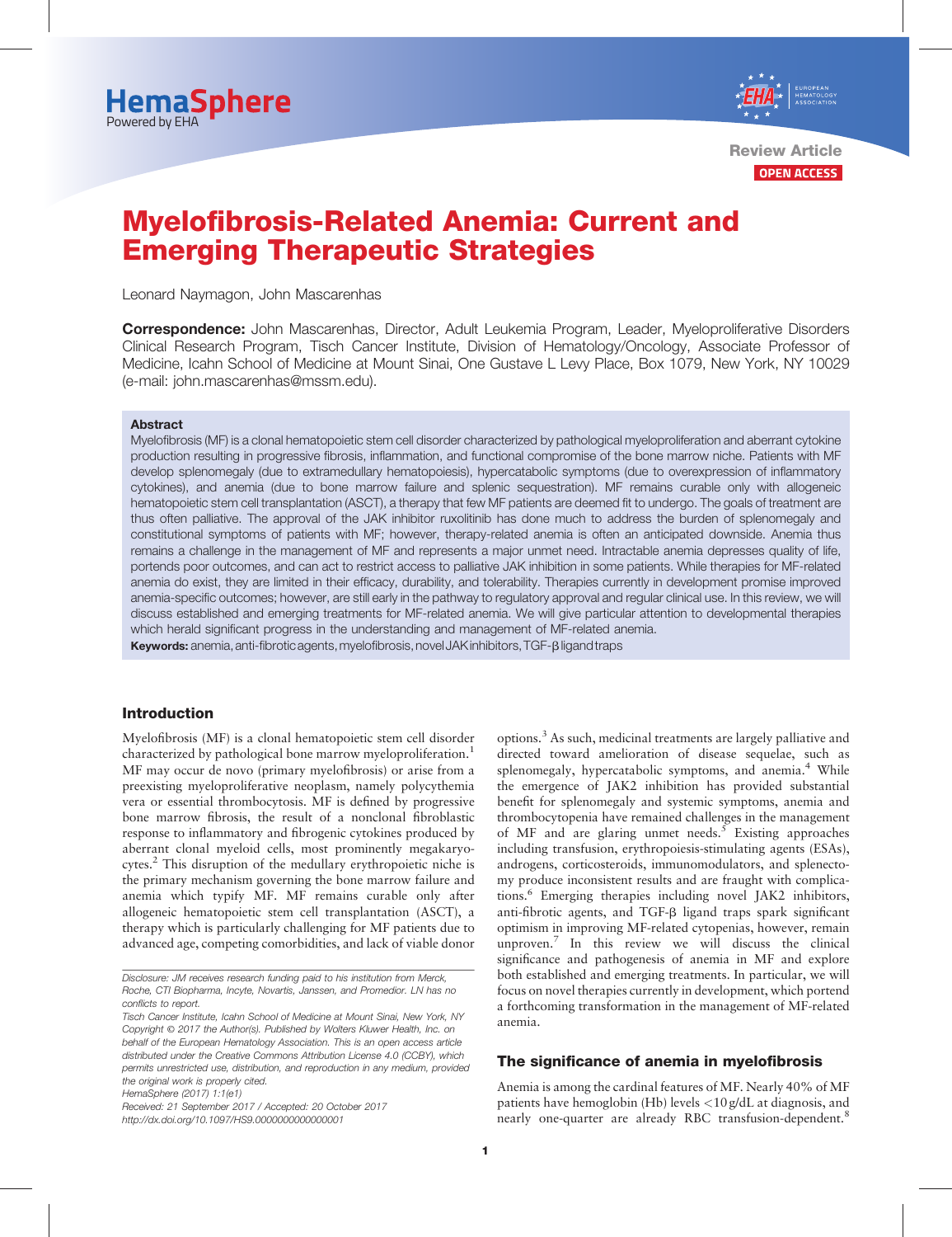Virtually all patients with MF will eventually develop anemia. Anemia has consistently been associated with inferior quality-oflife measures among MF patients and response to anemiatargeted therapies has been associated with improvement in quality of life. $\overline{9}$  $\overline{9}$  $\overline{9}$  With the progress in treatment of splenomegaly and hypercatabolic symptoms in the era of JAK2 inhibition, anemia is left as the major negative determinant of MFrelated quality of life. Furthermore, anemia is the disease feature most consistently associated with poor prognosis in MF.[10](#page-7-0) Hemoglobin <10 g/dL is an integral component of the Dynamic Prognostic Scoring System (DIPSS) and DIPSS-Plus scores for estimating prognosis in MF, with transfusion-dependency included as an additional adverse feature in the DIPSS-Plus model.<sup>11</sup>

#### The pathogenesis of anemia in myelofibrosis

Anemia in MF is the result of a multifactorial process, which is incompletely understood.<sup>[12](#page-7-0)</sup> The displacement of medullary erythropoietic tissue by fibrotic stroma has long been regarded as the central pathogenic process, and although it largely retains this position today, it is no longer considered the only contributing etiology.[6](#page-7-0) As exiled erythropoietic tissue migrates to the spleen and other extramedullary sites it is met with suboptimal milieus for erythrogenesis and RBC maturation, leading to ineffective erythropoiesis, and preventing extramedullary sites from adequately compensating for the loss of productive marrow.[13](#page-7-0) The splenomegaly induced by extramedullary erythropoiesis prompts sequestration and destruction of circulating RBCs thus exacer-bating anemia.<sup>[14](#page-7-0)</sup> Furthermore, plasma volume increases with spleen size often leading to a component of dilutional anemia.<sup>[6](#page-7-0)</sup> In addition to progressive fibrosis, the bone marrow niche in MF is characterized by abnormal cytokine expression, which promotes both local and systemic inflammation.<sup>[15](#page-7-0)</sup> The resulting proinflammatory environment disrupts erythrogenesis in any residual functioning marrow. Upregulation of inflammatory cytokines in the bone marrow of MF patients has also been associated with upregulation of circulating hepcidin, which interferes with iron metabolism and utilization in a manner not unlike that of anemia of chronic disease.[16](#page-7-0) A component of anemia in MF may sometimes be therapy related. Ruxolitinib (Jakafi, Incyte Corporation, Wilmington, Delaware, United States), the only JAK inhibitor approved for intermediate- and high-risk MF, may cause therapy related anemia via suppression of residual marrow function.<sup>17,18</sup> MF patients harboring CALR or MPL mutations are less likely to develop anemia compared to triple negative patients (CALR, MPL, and JAK2 wild type).<sup>18,19</sup> The mechanisms behind these clinical differences remain unknown and are the subject of ongoing investigation. Rare contributors to anemia among some patients may also include autoimmune hemolysis or bleeding due to severe thrombocytopenia.<sup>[20](#page-7-0)</sup> Certainly patients with MF can concomitantly have any of the common causes of anemia such as iron, B12, or folate deficiency, chronic blood loss, hemolysis or inflammation from unrelated comorbidities, and these should always be clinically evaluated and addressed accordingly [\(Figure 1](#page-2-0)).

## Established treatments

#### **Transfusion**

As a testament to the poor efficacy of established treatments for MF-related anemia, RBC transfusion-dependence remains an often inescapable hallmark of late stage disease. Per the International Working Group-Myeloproliferative Neoplasms Research and Treatment (IWG-MRT) and European Leukemia-Net (ELN) consensus report, transfusion-dependence is defined as transfusion of >6 units of RBC in a 12-week period for an Hb level of <8.5 g/dL, in the absence of bleeding or treatment-induced anemia.<sup>[21](#page-7-0)</sup> Nearly one-quarter of MF patients are RBC transfusion-dependent at time of diagnosis and nearly all will eventually develop RBC transfusion-dependence.[8](#page-7-0) RBC transfusion-dependence is an independent predictor of poor prognosis and is inversely correlated with quality of life.<sup>9,11,22,23</sup> Rather than representing a true therapy, frequent RBC transfusion signals the failure and exhaustion of other available treatments, and heralds end-stage disease. Complications of chronic RBC transfusion-dependence include alloimmunization and iron overload; however, patients often die before the accumulation of alloantibodies and tissue iron stores become extensive.[24](#page-7-0) Given the short survival associated with transfusion-dependence, iron chelation is typically not pursued unless the patient is deemed an ASCT candidate.<sup>23,25</sup> Case reports exist of improvement in anemia with chelation; however, there are no studies, either prospective or retrospective, to validate these sporadic observations.<sup>26-29</sup> There were retrospective data to support chelation in transfusion-dependent patients with low-risk myelodysplastic syndromes (MDS); however, these findings cannot yet be extrapolated to MF.<sup>29</sup>

### Erythropoiesis stimulating agents

Although studies have been small, there is evidence for the effectiveness of ESAs among transfusion-independent MF patients with low serum erythropoietin (S-Epo).<sup>[30](#page-7-0)</sup> Cervantes et al administered recombinant human erythropoietin (rhEPO) at an initial dose of 10,000 U thrice per week to 20 patients with MF and anemia. $^{31}$  $^{31}$  $^{31}$  Four patients (20%) achieved CR defined as RBC transfusion cessation with a normal Hb level for at least 8 weeks, and an additional 5 patients (25%) achieved PR defined as a 50% decrease in RBC transfusional requirements to maintain an Hb of at least 10 g/dL. Pretreatment factors associated with response included baseline RBC transfusion-independence and low S-Epo (<125 U/L). The investigators repeated this trial with darbepoetin-alpha, again enrolling 20 MF patients with anemia, and demonstrated a CR rate of 30% with an additional 10% of patients attaining PR.<sup>[32](#page-7-0)</sup> None of the patients with high S-Epo levels achieved response. In both trials, less than half of responding patients were able to maintain response through a median follow-up of 12 months. A similar study by Tsiara et al demonstrated comparable results and confirmed that patients with low S-Epo levels were more likely to respond.<sup>[33](#page-7-0)</sup> A more recent retrospective study by Huang et al which included 43 MF patients treated at a single institution demonstrated an OR (defined as a minimum 2.0 g/dL increase in Hb level or transfusion-independence for a minimum of 1-month) of only 23%.<sup>34</sup> None of the transfusion-dependent patients demonstrated response. Based on the findings of these studies, ESAs should only be used in those MF patients who are RBC transfusion-independent and have low S-Epo levels (<125 U/L). However, even among candidate patients, less than half will respond, and less than half of responders can be expected to maintain response for over a year. Nonresponders at 3 months are unlikely to benefit and should discontinue therapy. Treatment seems well tolerated with no reports of thrombosis in the above studies.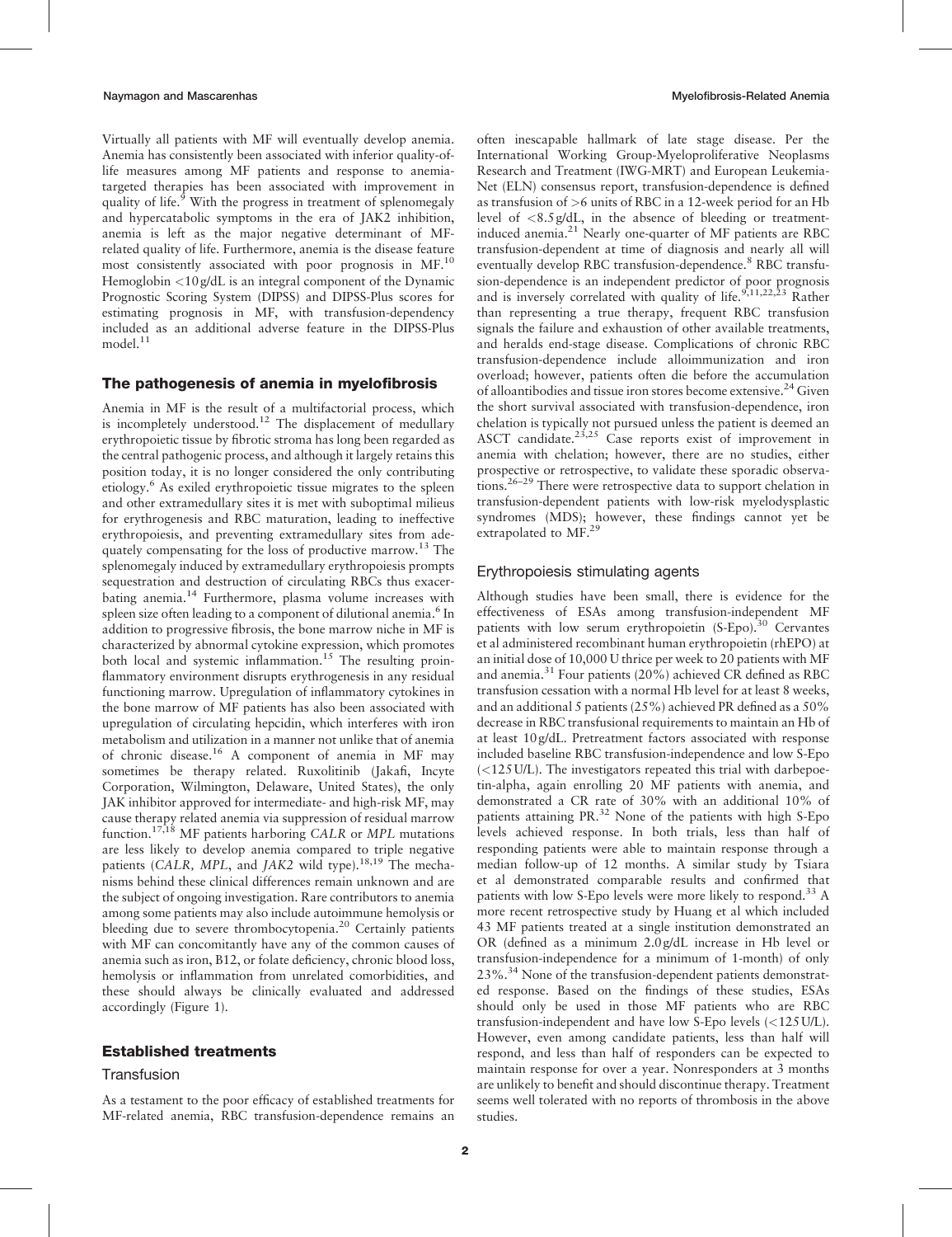<span id="page-2-0"></span>

contributions of each of the above etiologies vary from patient to patient, and this variability in pathogenesis may explain the variability in responses to different therepeutic modalities.  $RBC = red blood cell$ .

## Androgens

Small prospective studies of the androgens oxymetholone, fluoxymesterone, nandrolone, and testosterone, conducted in the 1980s established the effectiveness of androgen therapy in MF-related anemia with response rates ranging from 30% to 60% (although response criteria were less stringent than those in contemporary trials).35–<sup>37</sup> Danazol, a synthetic attenuated androgen, is preferred over the above agents given its superior safety and tolerability and comparable efficacy. Cervantes et al demonstrated a 37% response rate to danazol among 30 MF patients in 2005, although the study was limited by lenient response criteria and short follow-up.<sup>[38](#page-7-0)</sup> This same group of investigators repeated the trial in 2015 with a larger cohort (50 patients), evaluated on more stringent and standardized response requirements (defined by the IWG-MRT/ELN criteria), with longer median follow-up (36 months).<sup>[39](#page-7-0)</sup> Response was achieved in 30% of patients, including 44% of transfusion-independent patients and 19% of transfusion-dependent patients. Median time to response was 5 months and median duration of response was 14 months. The most frequent toxicity was grade 1 to 2 transaminitis, which occurred in 16% of patients and improved with dose reduction, although 2 patients did develop severe cholestatic hepatitis, which resolved after drug discontinuation. Due to concern regarding androgenic promotion of prostate cancer, all enrolled patients were monitored via prostate-specific antigen (PSA) testing, with a single patient eventually discontinuing therapy due to emergent prostate cancer while on study. Danazol was initially dosed at 600mg daily and continued for at least 6 months or until response was achieved, at which point the dose was titrated to the minimum necessary to maintain response. Although it has been shown to elicit responses in less than half of RBC transfusion-independent MF patients, and less than a quarter of RBC transfusion-dependent patients, its tolerability and relatively benign safety profile make danazol a reasonable option for MF patients with symptomatic anemia. Patients with concomitant thrombocytopenia may derive added benefit as danazol may also improve platelet counts in some patients. Nevertheless, pretreatment expectations should be moderated and liver function and PSA should be monitored.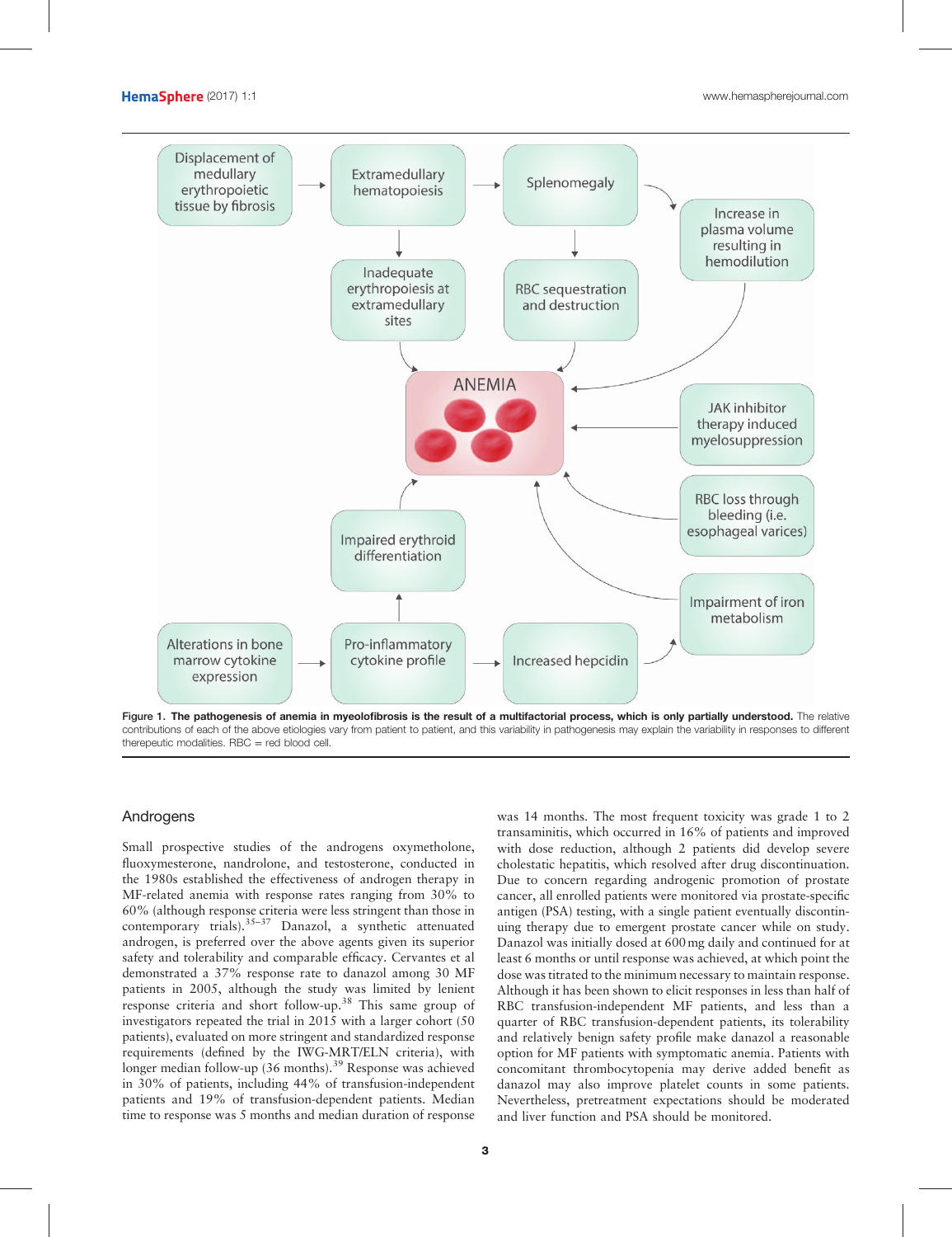#### **Corticosteroids**

Prednisone has demonstrated similar response rates to danazol, even though with more limited trial data, and at the cost of greater toxicity.[6](#page-7-0) Its mechanism of action in this setting is not understood, though it seems to be independent of any underlying autoimmune hemolytic processes. It may reduce inflammation in the fibrotic marrow of MF patients, a notion which is supported by its simultaneous positive effect on platelet counts, but which has by no means been established. Hernandez-Boluda et al performed a retrospective study of prednisone among 30 patients with MF-related anemia.<sup>[40](#page-7-0)</sup> Starting dose was  $0.5$  to 1 mg/kg daily, with taper to minimum effective dose upon response. Standard IWG-MRT/ ELN response criteria were used. Forty percent of patients achieved response at a median time to response of 1.1 months and median duration of response of 12.3 months. Fifty-five (6/11) percent of RBC transfusion-independent patients and 32% (6/19) of RBC transfusion-dependent patients demonstrated response. Responders demonstrated longer median survival (5.0 vs 1.5 years;  $P=$ 0.002). Common adverse events included hyperglycemia, cushingoid changes, and psychiatric disturbances. Prednisone may thus be considered in cases of refractory MF-related anemia without contraindication to corticosteroids, although its use is based on just 1 small retrospective study. Response is generally seen within 3 months and it should be tapered and discontinued if none is observed within that time. Like danazol, prednisone may also aid concomitant thrombocytopenia.

#### **Splenectomy**

Sequestration and destruction of circulating RBCs is a major contributor to anemia among some patients with MF and splenomegaly[.14](#page-7-0) Ruxolitnib has done much to reduce the burden of splenomegaly among MF patients thus decreasing the need for, and incidence of, splenectomy in MF.<sup>[41](#page-7-0)</sup> Nevertheless, splenectomy remains a therapeutic option among patients with splenomegaly intolerant of or unresponsive to JAK inhibition. It does however remain a measure of last resort given its attendant morbidity and mortality as well as its rates of efficacy comparable to less invasive approaches. Tefferi et al reported a retrospective series of 223 MF patients from a single institution treated with splenectomy over a 20-year period.<sup>42</sup> Among the 101 patients who had splenectomy for the primary indication of anemia, 37.6% demonstrated a response defined as achieving RBC transfusion-independence or an Hb level stably above 10mg/dL. Of the 75 RBC transfusiondependent patients, 30% achieved RBC transfusion-independence by 6 months postoperatively, and 23% maintained this benefit to the conclusion of study follow-up. Patients demonstrated a high incidence of perioperative mortality (9%) and morbidity (30.5%) across all indications with the most common complications including bleeding, infection, and thrombosis. An additional 16% of patients developed postsplenectomy hepatomegaly; however, few progressed to liver failure. Thus, splenectomy seems to offer response rates comparable to other established treatments for anemia in MF (with a somewhat greater degree of benefit among RBC transfusion-dependent patients) at the cost of significantly greater short-term morbidity and mortality. It thus generally remains a treatment of last resort.

#### Immunomodulators

Immunomodulators have demonstrated mixed results at best with regard to MF-related anemia. The earliest such agent, thalidomide, was limited by tolerability, and while the latest iteration, pomalidomide, is significantly better tolerated its efficacy appears uncertain. In a phase 2 dose escalation trial of thalidomide in 63 MF patients conducted by Marchetti et al 39% of the 18 enrolled RBC transfusion-dependent patients were able to achieve transfusion-independence, an impressive response in this often intractable subgroup.<sup>[43](#page-7-0)</sup> However,  $51\%$  of all patients dropped out by 6 months due to toxicity (the most common adverse events being fatigue, sedation, constipation, and neuropathy). This was in spite of the low starting dose of 50 mg daily, and low median tolerable dose of 100mg daily. In an attempt to improve tolerability, trials have combined thalidomide with prednisone. Mesa et al conducted a phase 2 trial of low-dose thalidomide (50mg/day) combined with a 3-month prednisone taper in  $21$  MF patients.<sup>[44](#page-7-0)</sup> Ninety-five percent of patients completed 3 months of treatment. Four of the 10 RBC transfusion-dependent patients achieved transfusion-independence, and Hb increased by an average of 2.1 g/dL among transfusion-independent patients. However, it is unclear what proportion of this benefit was attributable to prednisone given its known independent efficacy in MF-related anemia.[40](#page-7-0) In order to help better clarify the efficacy and tolerability of thalidomide, Abgrall et al conducted a randomized controlled trial (RCT) of thalidomide 400 mg/day among 52 MF patients.<sup>[45](#page-7-0)</sup> Over half of the thalidomide group discontinued within 4 months and there was no difference in terms of anemia response between the thalidomide and placebo groups.

The thalidomide derivative, lenalidomide, has shown anemiaspecific response rates of approximately 20% as monotherapy in phase 2 studies, but like its predecessor it has been limited by tolerability. $46,47$  The addition of prednisone was able to improve response rates to 30% in 1 trial; however, tolerability remains a major barrier even with adjunctive steroids, with the largest trial of lenalidomide/prednisone demonstrating an 88% incidence of grade 3 or 4 hematologic toxicity.[47](#page-7-0) Phase 1 and 2 studies of the third generation immunomodulator pomalidomide seemed to indicate response rates similar to those of its predecessor with the benefit of a substantially improved tolerability.<sup>48–50</sup> However, an RCT of pomalidomide (RESUME trial) in 229 MF patients demonstrated no difference compared to placebo with respect to the primary outcome of RBC transfusion-independence (although it did demonstrate a significant platelet response among thrombocytopenic patients which was independent of anemia response; 22% vs 12% in placebo,  $P=0.006$ .<sup>[51](#page-8-0)</sup> Although, initial reports from phase 2 testing of pomalidomide suggested differential effect in patient subsets including those harboring JAK2V617F and palpable splenomegaly <10 cm, such association with anemia response was not reproducible in multivariable analyses in the RESUME trial.<sup>51,52</sup> Thus, as a group, immunomodulators have demonstrated only modest benefit for MF induced anemia, with thalidomide and lenalidomide exhibiting prohibitive tolerability, and thalidomide and pomalidomide failing to demonstrate significant efficacy in phase 3 trials.

#### Emerging therapies

## Novel JAK Inhibitors

Given the vital role of the JAK-STAT pathway in erythropoietin mediated signaling it is not surprising that anemia is a prominent toxicity of the archetypal JAK inhibitor ruxolitinib.<sup>[53](#page-8-0)</sup> Thus, the finding that some among the second generation JAK inhibitors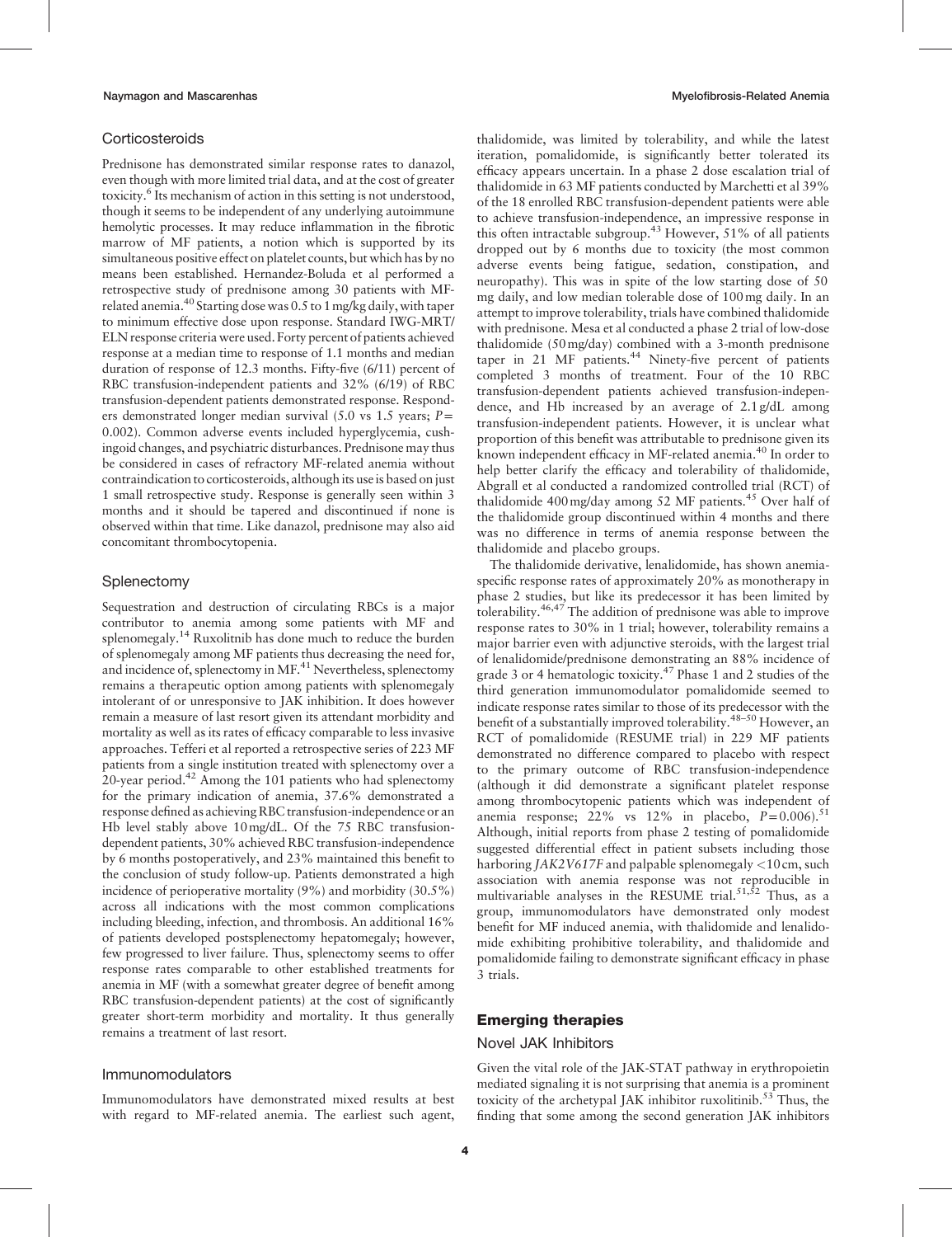seem to relieve anemia has been quite unanticipated. Momelotinib (Gilead Sciences, Foster City, California, United States) is a JAK1/2 inhibitor which, unlike ruxolitinib, is associated with an anemia response in MF patients.<sup>[54](#page-8-0)</sup> The mechanism whereby momelotinib palliates MF-related anemia remains uncertain; however, it has been posited to inhibit ACVR1/ALK2 mediated hepatic production of hepcidin, thus prompting mobilization of storage iron and promoting erythropoiesis.<sup>54,55</sup> Interim analysis of a phase 1/2 study investigating momelotinib in MF demonstrated an expected spleen response and, somewhat unexpectedly, a vigorous anemia response.<sup>[56](#page-8-0)</sup> An impressive 49 of 72 (68%) RBC transfusion-dependent patients achieved transfusion-independence at 12 weeks. Data on 100 patients from the above study enrolled at a single center were followed up for a median of 3.2 years with similarly encouraging findings including the achievement of RBC transfusion-independence in 51% of transfusion-dependent patients, and anemia response in 44% of all patients.<sup>[57](#page-8-0)</sup> Momelotinib also demonstrated effective palliation of splenomegaly and constitutional symptoms. Grade 3 or 4 thrombocytopenia was observed in 34% of patients. However, the most troubling toxicity was treatment emergent peripheral neuropathy, which although restricted to grades 1 and 2, occurred in 47% of patients and was often irreversible. A separate phase 1/2 trial of twice-daily momelotinib enrolling 61 subjects with MF demonstrated similar anemia response (45%) and similar rates of thrombocytopenia and neuropathy.<sup>[58](#page-8-0)</sup>

Most recently, momelotinib has been directly compared with ruxolitinib in an RCT among 432 JAK inhibitor-naive MF patients (SIMPLIFY-1, NCT01969838).<sup>[59](#page-8-0)</sup> SIMPLIFY-1 achieved its prespecified primary endpoint of noninferiority to ruxolitinib for splenic response, however, failed to achieve noninferiority in the key secondary endpoint of total symptom score (TSS). Momelotinib did outperform ruxolitib in reducing rates of transfusion-dependence (66.5% vs 49.3%,  $P < 0.001$ ); however, the surprisingly high transfusion response rate in the ruxolitinib group may be cause for skepticism. Peripheral neuropathy rates with Momelotinib were lower compared with previous studies with similar incidence of neuropathy in the 2 groups (10% vs 9%). No patients discontinued due to neuropathy. A concurrent phase 3 trial, SIMPLIFY-2 (NCT02101268) has sought to compare momelotinib with best available therapy (BAT) including ruxolitinib as second-line treatments in MF patients previously treated with JAK inhibi-tion.<sup>[60](#page-8-0)</sup> Although momelotinib failed to achieve the predefined threshold for spleen response, treatment was associated with improvement in disease-related symptoms and transfusionindependence  $(43.3\%$  vs  $21.2\%$ ,  $P < 0.001$ ). Eleven patients (11%) in the momelotinib arm developed peripheral neuropathy, 3 of whom discontinued treatment. Although phase 3 data were disappointing with respect to spleen response, momelotinib would potentially have a role as a second-line agent for MF patients intolerant of ruxolitinib due to anemia, or a first-line agent for MF patients with prominent anemia would be unlikely to tolerate ruxolitinib initiation. However, the frequency of irreversible neuropathy remains troubling and will have to be further elucidated.

Pacritinib (CTI Biopharma, Seattle, Washington, United States) is a novel multikinase (including JAK2) inhibitor which, like momelotinib, has demonstrated promise in the alleviation of anemia. The mechanism whereby pacritinib avoids myelopsuppression remains uncertain; however, it may involve reduction of hematopoietic inhibitory cytokines via suppression of interleukin-1 receptor-associated kinase 1 (IRAK-1) or colony-stimulating

factor 1 receptor (CSFR1).<sup>[61](#page-8-0)</sup> PERSIST-1, a phase 3 study of pacritinib versus BAT excluding ruxolitinib among patients with MF irrespective of baseline platelet count demonstrated pacritinib's superiority with respect to spleen volume reduction (SVR)  $(19.1\%$  vs 4.7%,  $P=0.0003$  and TSS  $(25\%$  vs 5.9%,  $P=$ 0.0001).<sup>[62](#page-8-0)</sup> Although the total number of transfusion-dependent patients was small, pacritinib therapy did result in significant RBC transfusion-independence. Twenty-six percent (9/36) of RBC transfusion-dependent patients who received pacritinib attained transfusion-independence versus 0% (0/16) of BAT patients  $(P=0.043)$ . This was followed be the PERSIST-2 study (NCT02055781), an RCT comparing pacritinib (2 arms: 200 mg twice daily and 400mg once daily) and BAT including ruxolitinib in MF patients with baseline platelet count  $\langle 100 \times 10^9 \rangle$ L.<sup>[63](#page-8-0)</sup> Although the combined pacritinib dose cohorts failed to demonstrate superiority over BAT with respect to SVR and TSS, the 200mg twice daily cohort was statistically significant with 22% of those who received pacritinib 200mg twice daily achieving SVR  $\geq$ 35% (BAT=3%, P=0.001) and 32% achieving TSS reduction  $\geq$ 50% (BAT=14%, P=0.011). Additionally, more pacritinib treated patients demonstrated reduction in transfusion-dependence (defined as  $a \ge 50\%$  reduction in average transfusions/month for 3 months relative to baseline), 15/72 (21%) of those receiving pacritinib versus 3/35 (9%) of those receiving BAT. Pacritinib was generally well tolerated; however, initial concerns surrounding excess deaths and cardiac and hemorrhagic events from interim analysis of the PERSIST program prompted the Food and Drug Administration to issue a full clinical hold on August 2, 2016. This hold has since been lifted (May 1, 2017) and a phase 2 dose exploration study in MF patients who have failed to respond to ruxolitinib has been initiated.<sup>[64](#page-8-0)</sup> While the anemia-specific response of pacritinib does not seem to be as impressive as that of momelotinib (acknowledging the difficulty of comparing across studies), pacritinib may offer another alternative to ruxolitinib for MF patients in whom JAK inhibition had previously been limited by baseline or treatment emergent anemia and/or thrombocytopenia.

INCB039110 (Itacitinib, Incyte Corporation, Wilmington, Delaware, United States) is a selective JAK 1 inhibitor presently in clinical development, which appears to have an anemia palliating effect. Results of a phase 2 open label trial (NCT01633372) of INCB039110 among intermediate and high-risk MF patients demonstrated clinically meaningful symp-tom relief, modest SVR, and impressive anemia response.<sup>[65](#page-8-0)</sup> Treatment with INCB039110 was not associated with induction of RBC transfusion-dependence among previously transfusionindependent patients. Only 3 of 48 (6%) patients who did not require RBC transfusions preceding treatment demonstrated significant transfusion requirement following initiation of treatment. More impressive were the responses among patients who had required RBC transfusions prior to study initiation. Of 39 such patients (who had received a median of 4 RBC units in the 12-week prestudy period) 6 did not require RBC transfusions during the treatment period, and 21 (53.8%) achieved a  $\geq$ 50% reduction in RBC units transfused. INCB039110 was generally well tolerated although infections were common (44.8%), including upper respiratory tract infections in 19.5% of patients. However, most infections were mild or moderate, and only 4 grade 2 cases were felt to be treatment-related. Ideally, INCB039110, like pacritinib and momelotinib, would be able to extend the therapeutic benefits of JAK inhibition to MF patients who were previously not candidates due to anemia and possibly relieve RBC transfusion-dependence among a subset of patients.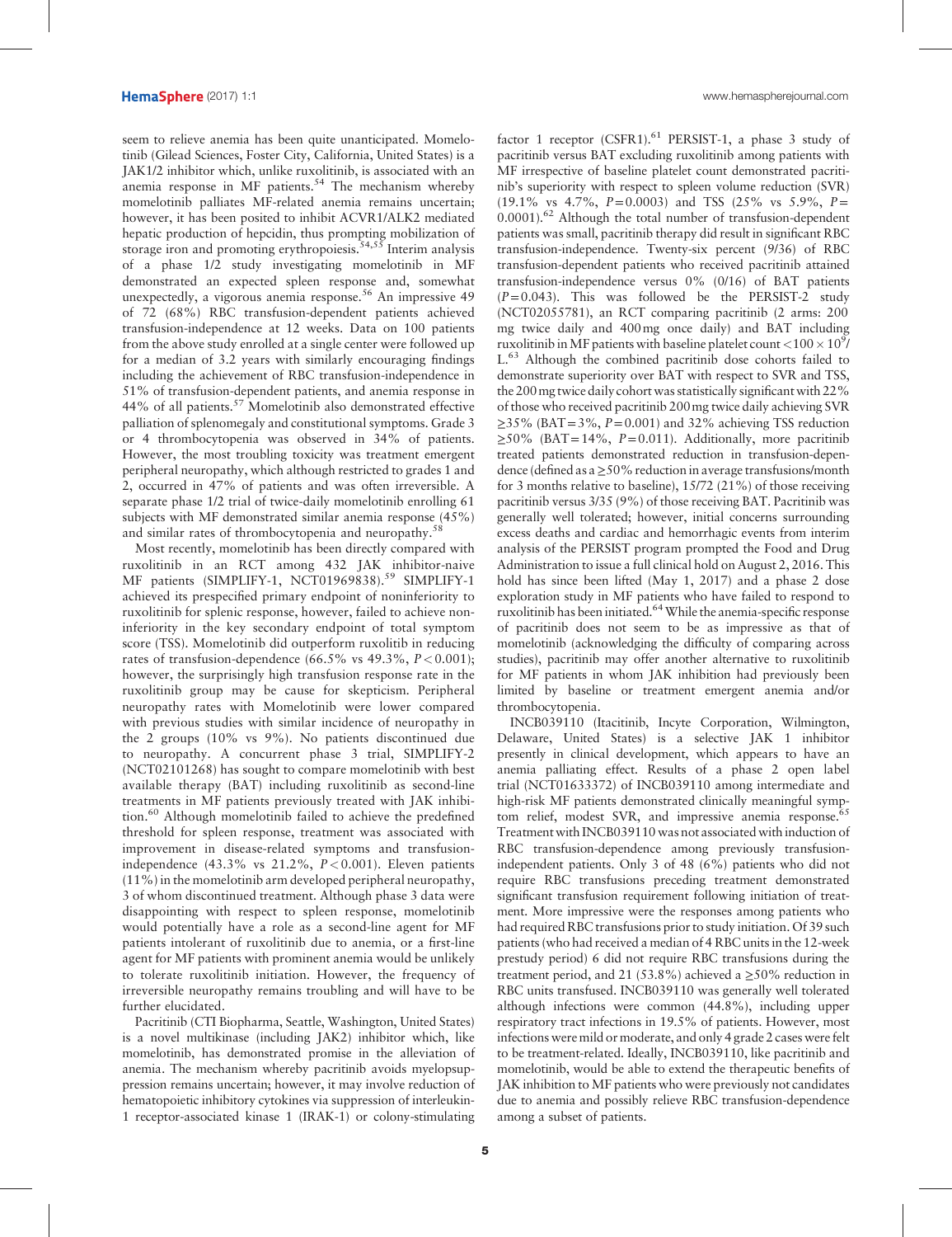## Anti-fibrotic agents

Progressive fibrosis of medullary hematopoietic tissue is central to the pathophysiology of anemia in MF.<sup>[6](#page-7-0)</sup> The development of agents capable of inhibiting or reversing this process represents a potential boon for MF patients struggling with intractable anemia. Numerous cytokines, signaling pathways, and stromal factors have been implicated in the perpetuation of the progressive bone marrow fibrosis characteristic of MF.[66](#page-8-0) Similarly, a number of endogenous factors have been identified which act to oppose fibrosis. One such factor, pentraxin-2 (serum amyloid P), is a circulating acute phase protein, which homes to sites of tissue damage and induces macrophage differentiation to prevent and reverse fibrosis.<sup>[67](#page-8-0)</sup> PRM-151<sup> (Promedior), a</sup> recombinant form of pentraxin-2, has demonstrated anti-fibrotic activity in preclinical models of various fibrotic diseases.<sup>[68](#page-8-0)</sup> A multicenter phase 2 trial (NCT01981850) was conducted investigating the utility of PRM-151 at 2 dose levels (with and without ruxolitinib co-treatment) among 27 patients with intermediate- or high-risk MF.<sup>[69](#page-8-0)</sup> The primary endpoint was overall response by IWG-MRT/ELN criteria and/or decrease in bone marrow fibrosis by  $\geq 1$  grade. Nine of 26 evaluable (35%) patients demonstrated response with respect to the primary endpoint, and 6 of these 9 demonstrated response with respect to bone marrow fibrosis. Those patients who derived clinical benefit on study, 13 in total, were then allowed to continue PRM-151 beyond study conclusion, and the findings among this cohort following 72 weeks of therapy have been reported.[70](#page-8-0) Fifty-four percent of these patients demonstrated bone marrow morphologic response and significant response with respect to anemia was observed as well. Among 5 patients with a baseline Hb <10 g/dL median Hb increased by 24%, and among 5 patients with baseline transfusion-dependence, 3 achieved RBC transfusion-independence. PRM-151 was well tolerated with the most common adverse events being mild fatigue, nausea, and fever.

## Transforming growth factor  $- \beta$  ligand traps

Upregulation and dysregulation of proinflammatory cytokines is central to the pathogenesis of bone marrow fibrosis and failure of erythropoiesis that characterize MF.<sup>[15](#page-7-0)</sup> Among these oversecreted cytokines is transforming growth factor (TGF)- $\beta$  which has been shown to stimulate collagen formation by marrow fibroblasts and facilitate the formation of mature collagen.<sup>71,72</sup> In addition, TGF-b mediates aberrant stromal signaling which may inhibit or arrest terminal erythroid differentiation during erythropoiesis.<sup>[73](#page-8-0)</sup> TGF- $\beta$  is thus a rational target for both the inhibition of pathological fibrosis and promotion of erythropoiesis. Sotatercept (ACE-011, Celgene) is a first-in-class activin receptor type  $IIA$  (ActRIIA) TGF- $\beta$  ligand trap consisting of the extracellular domain of ActIIRA linked to the human IgG1 Fc domain.<sup>[74](#page-8-0)</sup> Sotatercept has shown efficacy in the treatment of anemia and reduction of RBC transfusion burden among patients with low and intermediate-risk MDS.<sup>[75](#page-8-0)</sup> The interim results of a phase 2 study (NCT01712308) show promising findings in MF-related anemia as well.<sup>[76](#page-8-0)</sup> All 18 patients enrolled were transfusiondependent and responses, including transfusion-independence, were noted in 5 (36%) of 14 evaluable patients. The only adverse events attributable to sotatercept included grade 3 hypertension leading to discontinuation, and grade 1 myalgia and bone pain. A separate phase 2 study (NCT01712308) investigating the combination of sotatercept with ruxolitinib is presently ongoing.

Luspatercept (Celgene) is a similar recombinant fusion protein which binds and traps ligands of the TGF- $\beta$  superfamily.<sup>[77](#page-8-0)</sup> Trials are presently ongoing investigating the use of luspatercept in the treatment of anemia related to MDS (NCT02631070) and beta thalassemia (NCT02604433), and a phase 2 trial of MF subjects with anemia is to initiate (NCT03194542).

## **Conclusions**

The advent of ruxolitinib has done much to help palliate the splenomegly and constitutional symptoms which trouble MF patients.<sup>[78](#page-8-0)</sup> However, it has not been able to address the burden of anemia and, in fact, has further perpetuated it via its myelosuppressive properties.17,18 Anemia remains a stubborn challenge in the management of MF patients as it depresses quality of life, portends poor outcomes, and restricts access to JAK inhibition.<sup>[9](#page-7-0)</sup> Currently available treatments for MF-related anemia are inadequate with response rates reaching 30 to 40% at best among RBC transfusion-independent patients and worse among those who are transfusion-dependent, and often lacking durability.<sup>[39](#page-7-0)</sup> The benefit of ESAs is restricted to those patients with low endogenous S-Epo levels and even among these patients less than half respond and less than half of responders maintain response for over a year.<sup>31–34</sup> The best option for those who are not candidates for or fail to respond to ESAs seems to be danazol.38,39 Although this agent has demonstrated the greatest efficacy among established treatments, it is able to elicit response in less than half of RBC transfusion-independent patients, and less than a quarter of RBC transfusion-dependent patients. Prednisone has demonstrated response rates approaching those of danazol; however, evidence for its use is based on a single limited retrospective study and is accompanied by a myriad of well-known toxicities when used long-term.<sup>6,40</sup> Immunomodulators initially seemed promising; however, thalidomide and lenalidomide have been limited by impermissible toxicity, while pomalidomide failed to demonstrate significant efficacy in a pivotal phase 3 trial.40,43–<sup>51</sup> Splenectomy offers some benefit as a last-line treatment; however, comes at the cost of significant short-term morbidity and mortality.<sup>14,41,42</sup>

Anemia thus remains a conspicuous unmet need in the management of MF. Fortunately, the forthcoming generation of novel therapies bodes significant promise. The second generation JAK inhibitor momelotinib has demonstrated unprecedented responses including the attainment of transfusion-independence in over 50% of transfusion-dependent patients in 2 separate early phase trials.<sup>56,57</sup> However, irreversible peripheral neuropathy is a common and troubling toxicity, which will have to be overcome or risk mitigated. Pacritinib and INCB039110 offer somewhat more modest anemia responses than momelotenib; however, avoid significant neuropathy and may offer an excellent alternative to ruxolitinib among those patients with prohibitive anemia and/or thrombocytopenia.63–65,79 New classes of targeted agents including anti-fibrotics (PRM-151) and TGF- $\beta$  Ligand Traps (sotatercept, luspatercept) offer rational therapies with demonstrated efficacy and minimal toxicity in early phase studies.<sup>69,70,74,75</sup> As these agents proceed through further clinical trial evaluation and come under consideration for regulatory approval, they will need to prove substantial durable anemia response in a subset of MF patients that ideally can be identified upfront by a biomarker or clinical phenotype that would select for response (Tables 1–3).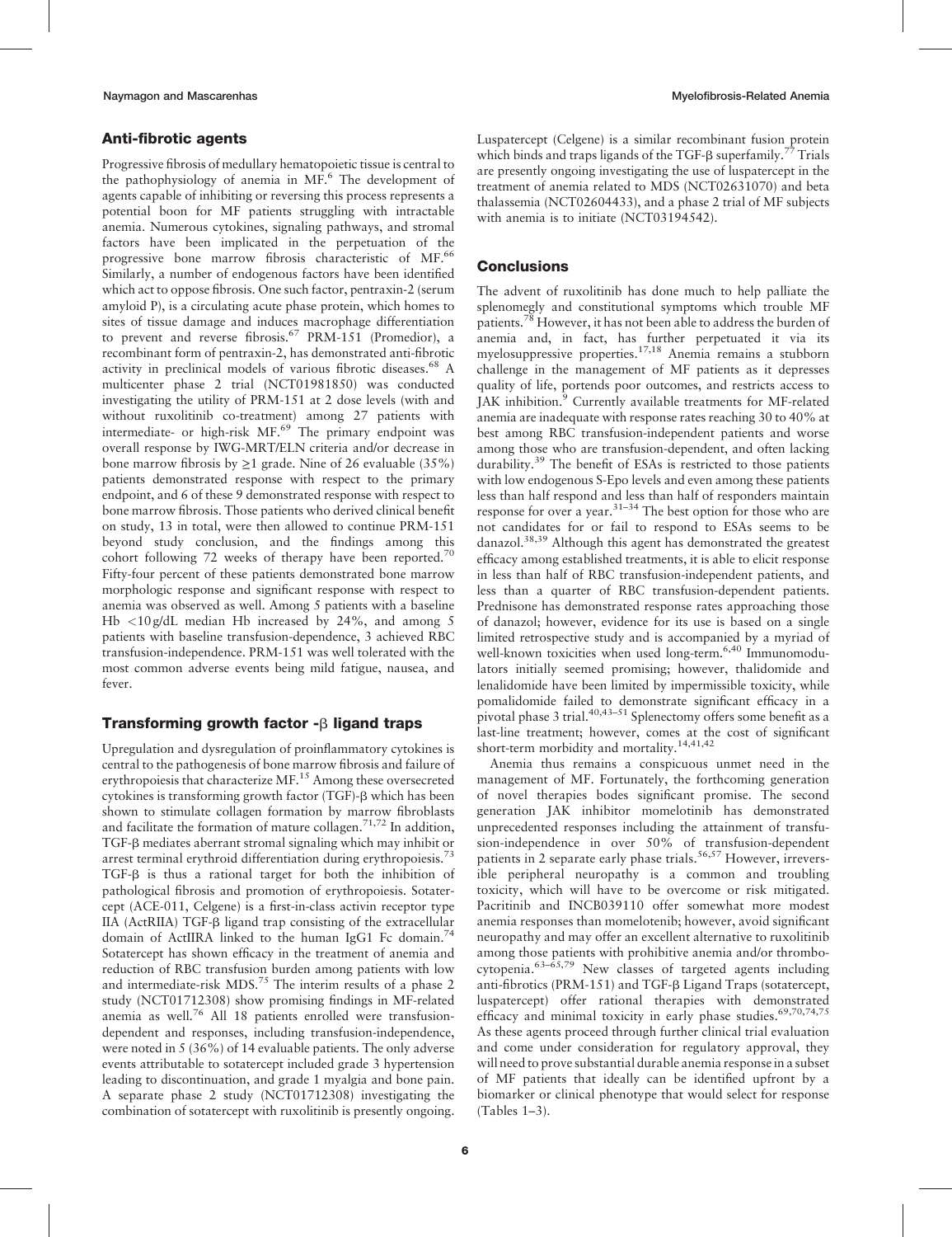## Table 1

## Useful Definitions From the (IWG-MRT)/ELN Response Criteria for Myelofibrosis<sup>21</sup>

| Transfusion dependence                                                                                   | Transfusion $\geq 6$ units of PRBCs, in the 12 weeks prior to study enrollment, for an Hb level of $\lt 8.5$ g/dL, in the                               |  |  |
|----------------------------------------------------------------------------------------------------------|---------------------------------------------------------------------------------------------------------------------------------------------------------|--|--|
|                                                                                                          | absence of bleeding or treatment-induced anemia. The most recent transfusion episode must have occurred in                                              |  |  |
|                                                                                                          | the 28 days prior to study enrollment                                                                                                                   |  |  |
| Transfusion independence                                                                                 | Absence of any PRBC transfusions during any consecutive 12-week interval during the treatment phase while<br>maintaining an Hb level of $\geq$ 8.5 g/dL |  |  |
| Anemia response in transfusion dependent patients<br>Anemia response in transfusion independent patients | The achievement of transfusion independence<br>$A \geq 2$ g/dL increase in Hb level                                                                     |  |  |

ELN = European LeukemiaNet; IWG-MRT = International Working Group-Myeloproliferative Neoplasms Research and Treatment; PRBC = packed red blood cell.

## Table 2

Established Treatments for Anemia in Myelofibrosis

| Agent (s)                                   | <b>Largest Trial</b>                                                                                   | <b>Response</b>                                                                                                                                                     | <b>Toxicity Profile</b>                                                                                                                                            |
|---------------------------------------------|--------------------------------------------------------------------------------------------------------|---------------------------------------------------------------------------------------------------------------------------------------------------------------------|--------------------------------------------------------------------------------------------------------------------------------------------------------------------|
| Erythropoietin Stimulating<br>Agents (ESAs) | Retrospective study of 43<br>patients. <sup>34</sup>                                                   | 23% among transfusion independent patients. 0%<br>among transfusion dependent patients. Patients<br>with low serum Epo are more likely to respond. <sup>34</sup>    | Generally well tolerated with no reports of<br>thrombosis in available studies. $30-34$                                                                            |
| Danazol                                     | Prospective trial of 50<br>patients. <sup>39</sup>                                                     | 44% among transfusion independent patients. 19%<br>among transfusion dependent patients. <sup>39</sup>                                                              | Frequent mild resolving transaminitis with rare<br>cholestatic hepatitis. <sup>38,39</sup>                                                                         |
| Prednisone                                  | Retrospective study of 30<br>patients. <sup>40</sup>                                                   | 55% among transfusion independent patients and<br>32% among transfusion dependent patients. <sup>40</sup>                                                           | Hyperglycemia, cushingoid changes, psychiatric<br>disturbances. <sup>40</sup>                                                                                      |
| Splenectomy                                 | Retrospective study of 223<br>patients. <sup>42</sup>                                                  | 59% among transfusion independent patients and<br>30% among transfusion dependent patients. <sup>42</sup>                                                           | Bleeding, infection, thrombosis, postsplenectomy<br>hepatomegaly. Rates of perioperative morbidity<br>and mortality of 30.5% and 9%<br>respectively. <sup>42</sup> |
| Thalidomide                                 | RCT of 52 patients. <sup>45</sup>                                                                      | 20% among transfusion independent patients. 6%<br>among transfusion dependent patients. No<br>significant difference compared to placebo. <sup>45</sup>             | Fatigue, sedation, constipation, neuropathy. 40%<br>of patients in the thalidomide group<br>discontinued within 2 months due to toxicity. <sup>45</sup>            |
| Lenalidomide                                | Prospective trial of 48<br>patients. All patients<br>received concomitant<br>prednisone. <sup>47</sup> | Pooled response rate of 19% among all anemic<br>patients. Response rates based on pre-trial<br>transfusion status unavailable. <sup>47</sup>                        | 88% incidence of grade 3 or 4 hematologic<br>toxicity. <sup>47</sup>                                                                                               |
| Pomalidomide                                | RCT of 229 patients. All<br>patients were transfusion<br>dependent. <sup>51</sup>                      | 16% among transfusion dependent patients. No<br>transfusion independent patients included in trial.<br>No significant difference compared to placebo. <sup>51</sup> | Rare edema and neutropenia. <sup>51</sup>                                                                                                                          |

 $RCT = a$  randomized controlled trial.

## Table 3

## Emerging Treatments for Anemia in Myelofibrosis

| Agent             | Largest Trial (s)                                                                                                                                                              | <b>Response</b>                                                                                                                                                                                                                                                                                                       | <b>Toxicity Profile</b>                                                                                                                                                                 |
|-------------------|--------------------------------------------------------------------------------------------------------------------------------------------------------------------------------|-----------------------------------------------------------------------------------------------------------------------------------------------------------------------------------------------------------------------------------------------------------------------------------------------------------------------|-----------------------------------------------------------------------------------------------------------------------------------------------------------------------------------------|
| Momelotinib       | Phase 1/2 trial of 166 patients. <sup>56</sup><br>Phase 3 (RCT) of 432 patients<br>(SIMPLIFY-1). <sup>59</sup> Phase 3 (RCT)<br>of 156 patients (SIMPLIFY-2). <sup>60</sup>    | 26% among transfusion independent patients. 68%<br>among transfusion dependent patients. <sup>56</sup> 66.5%<br>"transfusion independence rate" vs 49.3% with<br>ruxolitinib ( $p < 0.001$ ). <sup>59</sup> 43.3% "transfusion<br>independence rate" vs 21.2% with BAT. <sup>60</sup>                                 | Peripheral neuropathy (often irreversible),<br>thrombocytopenia. <sup>56,57,59,60</sup>                                                                                                 |
| Pacritinib        | Phase 3 (RCT) trial of 327<br>patients (PERSIST-1). <sup>62</sup> Phase<br>3 (RCT) trial of 311 patients<br>$(PERSIST-2).63$                                                   | 25.7% among transfusion dependent patients vs. 0%<br>of BAT pts ( $p = 0.043$ ). Response data unavailable<br>for transfusion independent patients. $62$ 21%<br>demonstrated reduced transfusion dependence<br>(defined as a $>50\%$ reduction in transfusions/<br>month for 3 months), vs 9% with BAT. <sup>63</sup> | Concerns regarding excess deaths and cardiac<br>and hemorrhagic events prompted the FDA to<br>issue a full clinical hold on 2/8/2016. This<br>hold has since been lifted. <sup>64</sup> |
| <b>INCB039110</b> | Phase 2 trial of 87 patients. <sup>65</sup>                                                                                                                                    | 53.8% patients achieved a $\geq$ 50% reduction in RBC<br>units transfused during the study. IWG-MRT)/ELN<br>anemia responses not reported. <sup>65</sup>                                                                                                                                                              | Mild upper respiratory tract infections. Some<br>grade 3 thromocytopenia and bleeding<br>events. <sup>65</sup>                                                                          |
| <b>PRM-151</b>    | Phase 2 trial of 27 patients. <sup>69</sup><br>Phase 2 trial of the 13 patients<br>who derived clinical benefit in<br>the above trial, followed for 72<br>weeks. <sup>70</sup> | 40% response rate defined as $\geq$ 1 g/dL increase in<br>Hb if transfusion independent or 50% reduction in<br>transfusions if transfusion dependent. IWG-MRT/<br>ELN anemia responses not reported. <sup>69</sup> 60% (3/5)<br>among transfusion dependent patients. <sup>70</sup>                                   | Rare mild nausea and fatigue. <sup>69,70</sup>                                                                                                                                          |
| Sotatercept       | Phase 2 trial of 18 patients. All<br>patients were transfusion<br>dependent. <sup>76</sup>                                                                                     | 36% among transfusion dependent patients. No<br>transfusion independent patients were included in<br>the trial. $^{76}$                                                                                                                                                                                               | Hypertension (grade 3). <sup>6</sup>                                                                                                                                                    |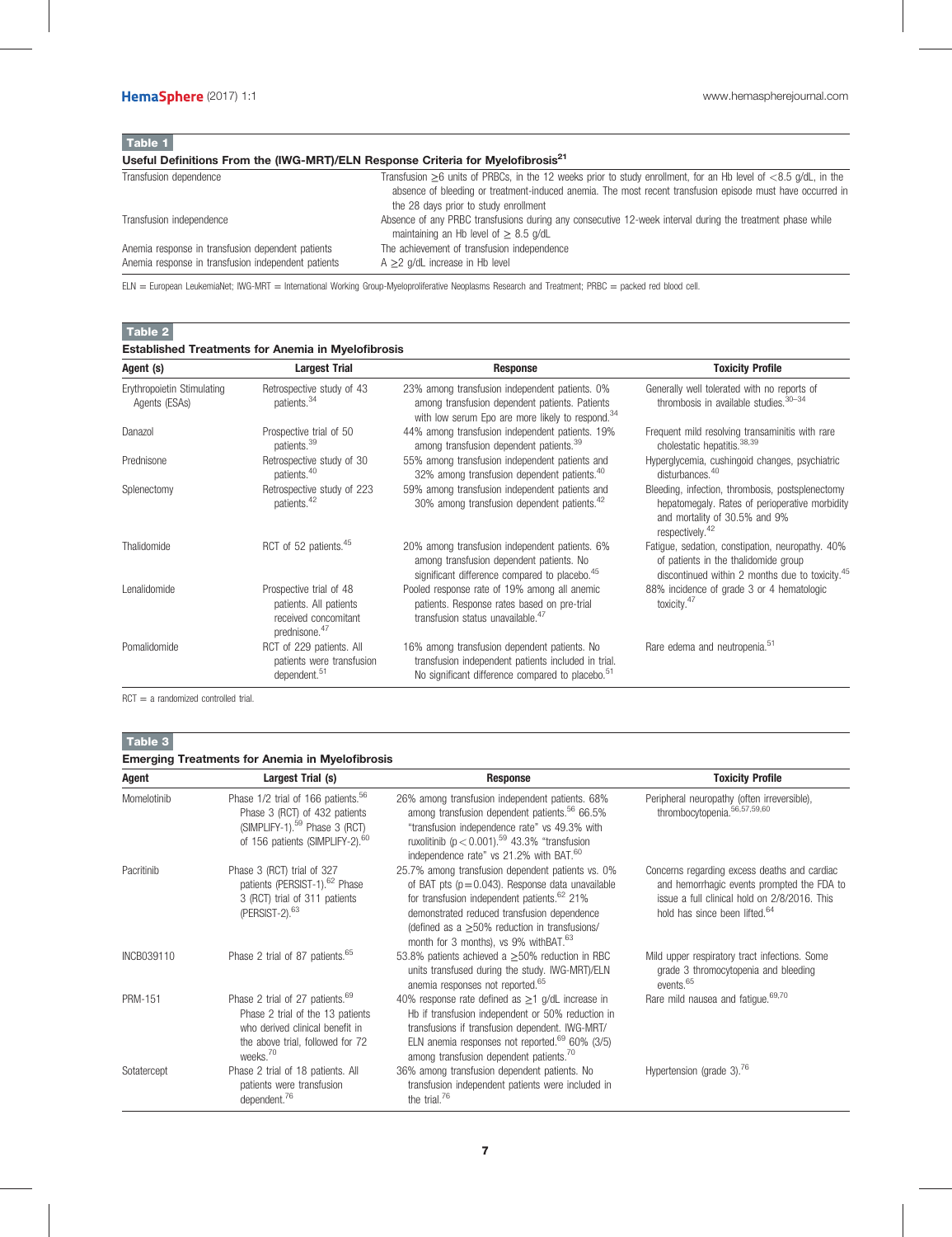#### <span id="page-7-0"></span>**References**

- 1. Reilly JT, McMullin MF, Beer PA, et al. Writing group: British Committee for Standards in HaematologyGuideline for the diagnosis and management of myelofibrosis. Br J Haematol 2012;158:453–471.
- 2. Tefferi A. Pathogenesis of myelofibrosis with myeloid metaplasia. J Clin Oncol 2005;23:8520–8530.
- 3. Kroger N, Giorgino T, Scott BL, et al. Impact of allogeneic stem cell transplantation on survival of patients less than 65 years of age with primary myelofibrosis. Blood 2015;125:3347–3350. quiz 3364.
- 4. Cervantes F. Modern management of myelofibrosis. Br J Haematol 2005;128:583–592.
- 5. Mesa RA, Gotlib J, Gupta V, et al. Effect of ruxolitinib therapy on myelofibrosis-related symptoms and other patient-reported outcomes in COMFORT-I: a randomized, double-blind, placebo-controlled trial. J Clin Oncol 2013;31:1285–1292.
- 6. Cervantes F, Correa JG, Hernandez-Boluda JC. Alleviating anemia and thrombocytopenia in myelofibrosis patients. Expert Rev Hematol 2016;9:489–496.
- 7. Bose P, Verstovsek S. Myelofibrosis: an update on drug therapy in 2016. Expert Opin Pharmacother 2016;17:2375–2389.
- 8. Tefferi A, Lasho TL, Jimma T, et al. One thousand patients with primary myelofibrosis: the mayo clinic experience. Mayo Clin Proc 2012;87: 25–33.
- 9. Tefferi A, Hudgens S, Mesa R, et al. Use of the Functional Assessment of Cancer Therapy—anemia in persons with myeloproliferative neoplasm-associated myelofibrosis and anemia. Clin Ther 2014;36: 560–566.
- 10. Cervantes F, Pereira A. Prognostication in primary myelofibrosis. Curr Hematol Malig Rep 2012;7:43–49.
- 11. Passamonti F, Cervantes F, Vannucchi AM, et al. A dynamic prognostic model to predict survival in primary myelofibrosis: a study by the IWG-MRT (International Working Group for Myeloproliferative Neoplasms Research and Treatment). Blood 2010;115:1703–1708.
- 12. Vainchenker W, Favale F. Myelofibrosis, JAK2 inhibitors and erythropoiesis. Leukemia 2013;27:1219–1223.
- 13. Wang X, Cho SY, Hu CS, et al. C-X-C motif chemokine 12 influences the development of extramedullary hematopoiesis in the spleens of myelofibrosis patients. Exp Hematol 2015;43:100.e1–109.e1.
- 14. Pistevou-Gombaki K, Zygogianni A, Kantzou I, et al. Splenic irradiation as palliative treatment for symptomatic splenomegaly due to secondary myelofibrosis: a multi-institutional experience. J BUON 2015;20:1132– 1136.
- 15. Tefferi A, Vaidya R, Caramazza D, et al. Circulating interleukin (IL)-8, IL-2R, IL-12, and IL-15 levels are independently prognostic in primary myelofibrosis: a comprehensive cytokine profiling study. J Clin Oncol 2011;29:1356–1363.
- 16. Pardanani A, Finke C, Abdelrahman RA, et al. Associations and prognostic interactions between circulating levels of hepcidin, ferritin and inflammatory cytokines in primary myelofibrosis. Am J Hematol 2013;88:312–316.
- 17. Cervantes F, Vannucchi AM, Kiladjian JJ, et al. Three-year efficacy, safety, and survival findings from COMFORT-II, a phase 3 study comparing ruxolitinib with best available therapy for myelofibrosis. Blood 2013;122:4047–4053.
- 18. Mead AJ, Milojkovic D, Knapper S, et al. Response to ruxolitinib in patients with intermediate-1-, intermediate-2-, and high-risk myelofibrosis: results of the UK ROBUST Trial. Br J Haematol 2015; 170:29–39.
- 19. Rumi E, Pietra D, Pascutto C, et al. Clinical effect of driver mutations of JAK2, CALR, or MPL in primary myelofibrosis. Blood 2014;124:1062– 1069.
- 20. Barosi G, Magrini U, Gale RP. Does auto-immunity contribute to anemia in myeloproliferative neoplasms (MPN)-associated myelofibrosis? Leuk Res 2010;34:1119–1120.
- 21. Tefferi A, Cervantes F, Mesa R, et al. Revised response criteria for myelofibrosis: International Working Group-Myeloproliferative Neoplasms Research and Treatment (IWG-MRT) and European Leukemia-Net (ELN) consensus report. Blood 2013;122:1395–1398.
- 22. Elena C, Passamonti F, Rumi E, et al. Red blood cell transfusiondependency implies a poor survival in primary myelofibrosis irrespective of IPSS and DIPSS. Haematologica 2011;96:167–170.
- 23. Cervantes F. How I treat myelofibrosis. Blood 2014;124:2635–2642.
- 24. Bartoszko J, Panzarella T, Lau A, et al. Effect of red blood cell transfusion dependence on the natural history of myeloproliferative

neoplasm-associated myelofibrosis. Clin Lymphoma Myeloma Leuk 2015;15:e151–e156.

- 25. Barbui T, Barosi G, Birgegard G, et al. Philadelphia-negative classical myeloproliferative neoplasms: critical concepts and management recommendations from European LeukemiaNet. J Clin Oncol 2011; 29:761–770.
- 26. Pullarkat V. Improving erythropoiesis: a compelling case for iron chelation in myelofibrosis. Eur J Haematol 2016;96:549–550.
- 27. Groepper S, Schlue J, Haferlach C, et al. Transfusion independency and histological remission in a patient with advanced primary myelofibrosis receiving iron-chelation therapy with deferasirox. Oncol Res Treat 2016;39:384–387.
- 28. Leitch HA, Chase JM, Goodman TA, et al. Improved survival in red blood cell transfusion dependent patients with primary myelofibrosis (PMF) receiving iron chelation therapy. Hematol Oncol 2010;28:40–48.
- 29. Carreau N, Tremblay D, Savona M, et al. Ironing out the details of iron overload in myelofibrosis: Lessons from myelodysplastic syndromes. Blood Rev 2016;30:349–356.
- 30. Birgegard G. Does anything work for anaemia in myelofibrosis? Best Pract Res Clin Haematol 2014;27:175–185.
- 31. Cervantes F, Alvarez-Larran A, Hernandez-Boluda JC, et al. Erythropoietin treatment of the anaemia of myelofibrosis with myeloid metaplasia: results in 20 patients and review of the literature. Br J Haematol 2004;127:399–403.
- 32. Cervantes F, Alvarez-Larran A, Hernandez-Boluda JC, et al. Darbepoetin-alpha for the anaemia of myelofibrosis with myeloid metaplasia. Br J Haematol 2006;134:184–186.
- 33. Tsiara SN, Chaidos A, Bourantas LK, et al. Recombinant human erythropoietin for the treatment of anaemia in patients with chronic idiopathic myelofibrosis. Acta Haematol 2007;117:156–161.
- 34. Huang J, Tefferi A. Erythropoiesis stimulating agents have limited therapeutic activity in transfusion-dependent patients with primary myelofibrosis regardless of serum erythropoietin level. Eur J Haematol 2009;83:154–155.
- 35. Hast R, Engstedt L, Jameson S, et al. Oxymetholone treatment in myelofibrosis. Blut 1978;37:19–26.
- 36. Brubaker LH, Briere J, Laszlo J, et al. Treatment of anemia in myeloproliferative disorders: a randomized study of fluoxymesterone v transfusions only. Arch Intern Med 1982;142:1533–1537.
- 37. Besa EC, Nowell PC, Geller NL, et al. Analysis of the androgen response of 23 patients with agnogenic myeloid metaplasia: the value of chromosomal studies in predicting response and survival. Cancer 1982;49:308–313.
- 38. Cervantes F, Alvarez-Larran A, Domingo A, et al. Efficacy and tolerability of danazol as a treatment for the anaemia of myelofibrosis with myeloid metaplasia: long-term results in 30 patients. Br J Haematol 2005;129:771–775.
- 39. Cervantes F, Isola IM, Alvarez-Larran A, et al. Danazol therapy for the anemia of myelofibrosis: assessment of efficacy with current criteria of response and long-term results. Ann Hematol 2015;94:1791–1796.
- 40. Hernandez-Boluda JC, Martinez-Trillos A, Garcia-Gutierrez V, et al. Long-term results of prednisone treatment for the anemia of myelofibrosis. Leuk Lymphoma 2016;57:120–124.
- 41. Breccia M, Andriani A, Montanaro M, et al. Ruxolitinib in clinical practice for primary and secondary myelofibrosis: an analysis of safety and efficacy of Gruppo Laziale of Ph-negative MPN. Ann Hematol 2017; 96:387–391.
- 42. Tefferi A, Mesa RA, Nagorney DM, et al. Splenectomy in myelofibrosis with myeloid metaplasia: a single-institution experience with 223 patients. Blood 2000;95:2226–2233.
- 43. Marchetti M, Barosi G, Balestri F, et al. Low-dose thalidomide ameliorates cytopenias and splenomegaly in myelofibrosis with myeloid metaplasia: a phase II trial. J Clin Oncol 2004;22:424–431.
- 44. Mesa RA, Steensma DP, Pardanani A, et al. A phase 2 trial of combination low-dose thalidomide and prednisone for the treatment of myelofibrosis with myeloid metaplasia. Blood 2003;101:2534–2541.
- 45. Abgrall JF, Guibaud I, Bastie JN, et al. Thalidomide versus placebo in myeloid metaplasia with myelofibrosis: a prospective, randomized, double-blind, multicenter study. Haematologica 2006;91:1027–1032.
- 46. Quintas-Cardama A, Kantarjian HM, Manshouri T, et al. Lenalidomide plus prednisone results in durable clinical, histopathologic, and molecular responses in patients with myelofibrosis. J Clin Oncol 2009;27:4760–4766.
- 47. Mesa RA, Yao X, Cripe LD, et al. Lenalidomide and prednisone for myelofibrosis: Eastern Cooperative Oncology Group (ECOG) phase 2 trial E4903. Blood 2010;116:4436–4438.